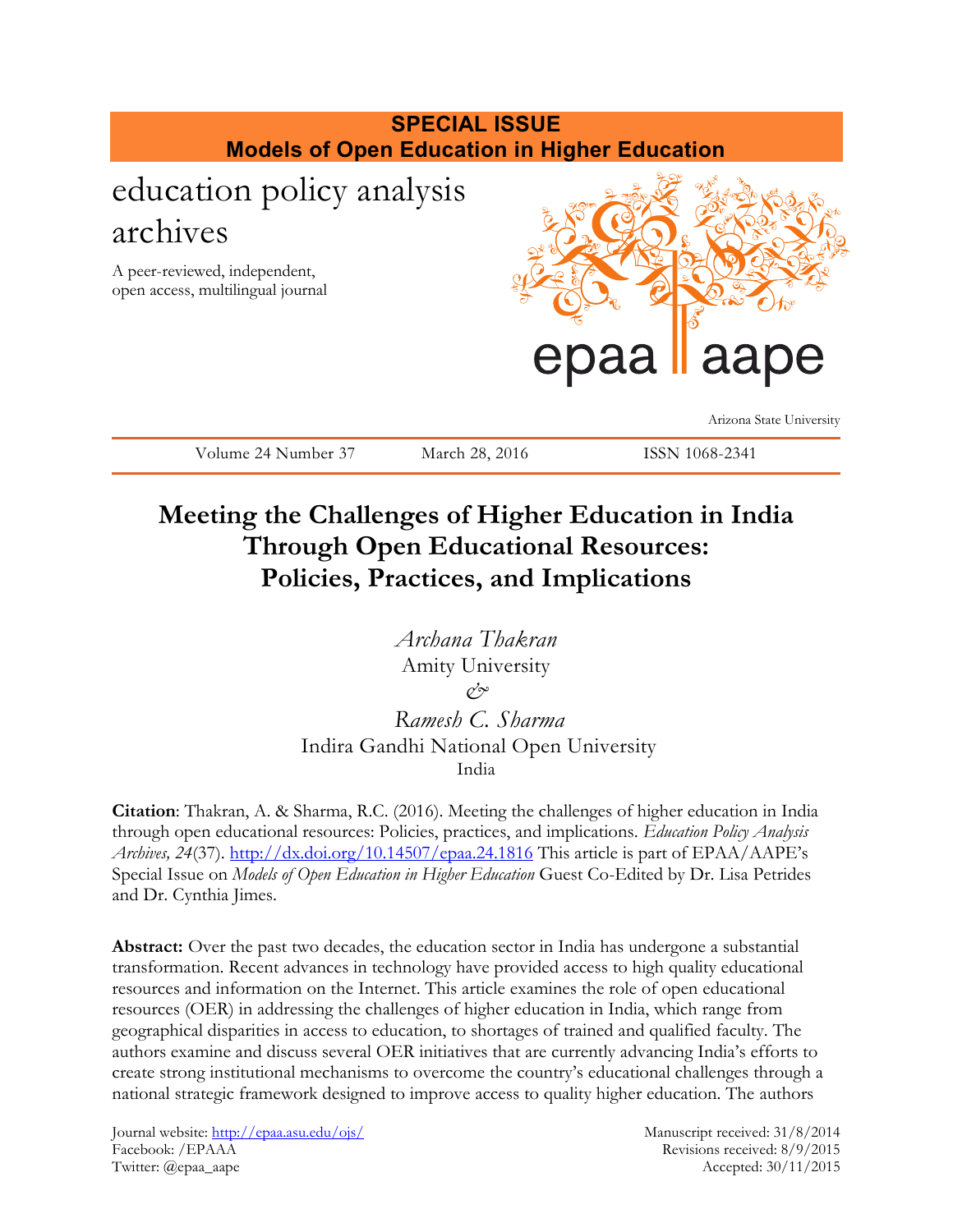explore these initiatives designed to increase access to education through OER, as well as those designed to develop OER-related skills for educators. The article concludes with a discussion of the implications of these initiatives for the development of open educational practices in India. **Keywords**: Open Education Resources; India; higher education; public policy; gross enrollment ratio; Twelfth Five Year Plan; equal educational opportunity; instructional materials and practices

### **Enfrentando los retos de la educación superior a través de los Recursos Educativos Abiertos en India: Políticas, prácticas e implicaciones**

**Resumen**: En las dos últimas décadas el sector educativo en la India ha sufrido una gran transformación. Los avances recientes en la tecnología han facilitado el acceso a recursos educativos abiertos de alta calidad e información en Internet. El artículo analiza el rol de los recursos educativos abiertos (REA) para resolver los desafíos de la educación superior en India, que incluye desde las disparidades geográficas en el acceso a la educación a la escasez de docentes formados y cualificados. Los autores examinan y discuten varias iniciativas de REA que están realizando esfuerzos en la India con el fin de crear fuertes mecanismos institucionales para superar los desafíos educativos del país a través de un marco estratégico nacional diseñado para mejorar el acceso a la educación superior de alta calidad. Los autores examinan estas iniciativas diseñadas para aumentar el acceso a la educación a través de REA, así como aquellas dirigidas a desarrollar habilidades relacionadas con los REA para los educadores. El artículo concluye con una discusión de las implicaciones de estas iniciativas para el desarrollo de las prácticas educativas abiertas en la India.

**Palabras clave**: Recursos Educativos Abiertos; India; educación superior; política; tasa bruta de matriculación; Twelfth Five Year Plan; igualdad de oportunidades educativas; materiales de instrucción y practicas

#### **Enfrentando os desafios da educação superior na Índia através do Recursos Educacionais Abertos: Políticas, práticas e implicações**

**Resumo**: Nas duas últimas décadas, o sector da educação na Índia sofreu uma grande transformação. Os recentes avanços na tecnologia têm facilitado o acesso a recursos educacionais abertos e informação de alta qualidade na Internet. O artículo analisa o papel dos recursos educacionais abertos (REA) para resolver os desafios da educação superior na Índia, incluindo das disparidades geográficas no aceso a educação até a falta de professores treinados y qualificados. Os autores examinam e discutem várias iniciativas de REA na Índia que neste momento estão avançando seus esforços com o propósito de criar fortes mecanismos institucionais para superar os desafios educacionais do país a través de um enquadramento estratégico nacional desenhado para melhorar o aceso a educação superior de qualidade. Os autores examinam estas iniciativas destinadas para aumentar o aceso a educação a través dos REA, assim como aquelas destinadas a desenvolver competências relacionadas com os REA para os educadores. O artigo termina com uma discussão das implicações destas iniciativas para o desenvolvimento das práticas educacionais abertas na Índia. **Palavras chave**: Recursos Educacionais Abertos; Índia; educação superior; política; gross enrollment ratio; Twelfth Five Year Plan; igualdade de oportunidades educacionais; materiais de ensino y praticas

#### **Introduction**

Access to quality education has been a cause for major concern for successive Indian governments. In 2007, legislation was enacted to promote universal education, namely the Right To Education Act, which lays out a comprehensive vision for raising the education profile of Indian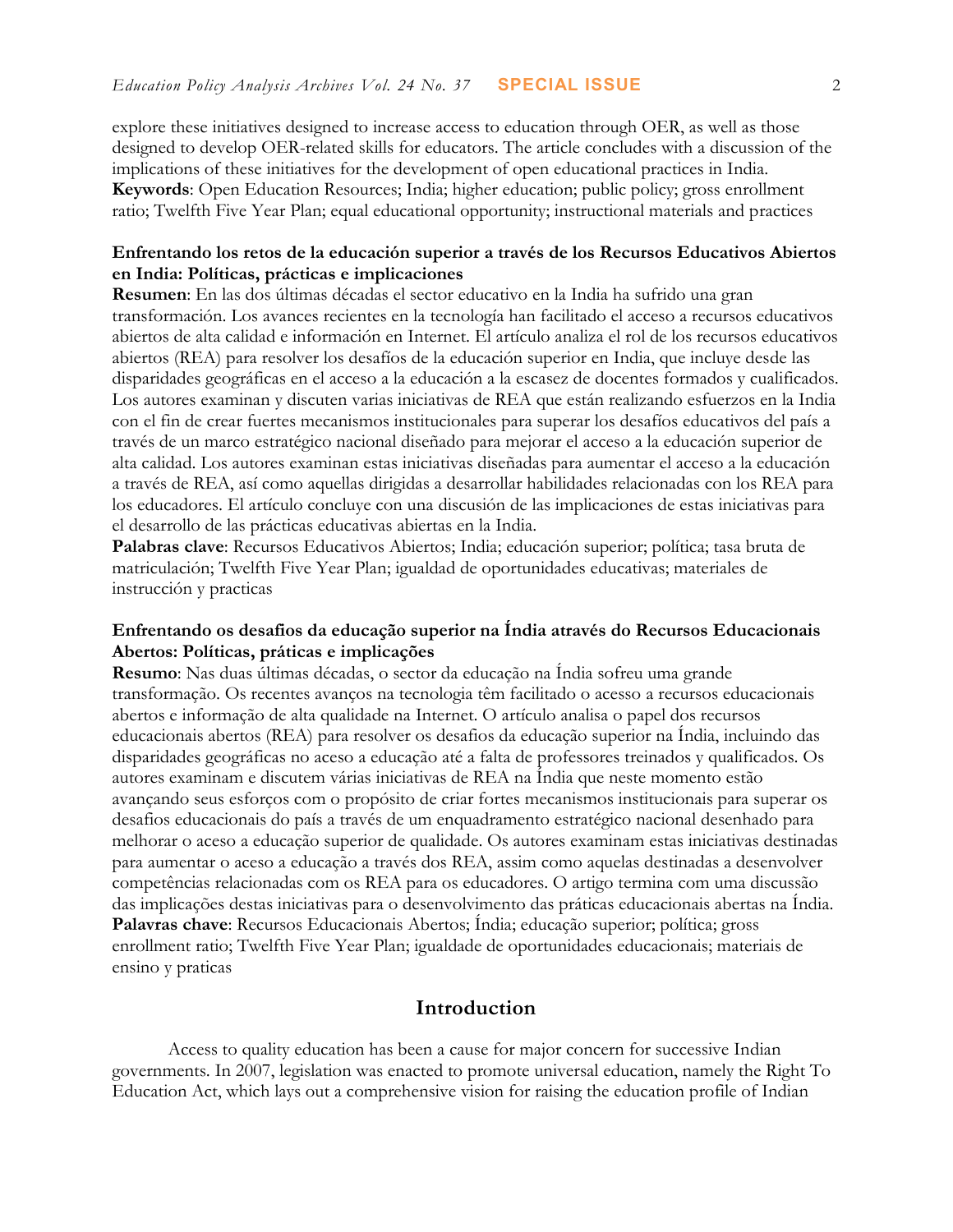children (GIPC, 2007). While the right to education exists officially, India continues to face challenges to actualizing its goal of equitable access to quality education. These challenges include geographical and demographic barriers that inhibit access to educational institutions (GIPC, 2013; Lall, 2005), and a shortage of qualified educators (CARRHE, 2009). Such barriers are escalated by outdated facilities, overcrowded classrooms, outmoded teaching methods, and declining research standards (CARRHE, 2009; Kanwar, Balasubramanian, & Umar, 2010; Lall, 2005; Stella, 2002).

The growth of India's population indicates that access to education will continue to be a major concern. Currently, over 500 million Indians are age 5 to 25 years old. There are nearly 14.6 million students enrolled in 31,000 institutions, and currently there are about 700 universities. With the largest K-12 population globally, India will have the largest population in the higher education age bracket by 2030 (World Bank, 2012). It is expected that the number of eligible students will double by 2020, indicating an enormous gap between demand for higher education and its supply.

In this context, the National Knowledge Commission (NKC), which is charged with proposing education policy to the Indian government, recommended in 2007 that the role of OER be elevated as a means for supporting access to quality education for all, for example, through the establishment of faculty professional development programs on OER creation and use (NKC, 2009). The NKC recommendation furthers the Indian government's Right to Education (RTE) vision for promoting universal education, which aligns with the strategic framework for educational policy articulated in the national economic program known as the Twelfth Five Year Plan. Central to this strategic framework are the Three E's of higher education: Expansion, Equity, and Excellence (GIPC, 2013). The present article explores the progress achieved to date by some of the OER initiatives that are involved in achieving the Three E's in Indian higher education. The article concludes with a discussion of the implications of these initiatives for the development of open educational practices in India.

#### **OER Initiatives to Meet the Challenges of Education in India**

Pursuant to the NKC recommendations on OER for India's institutions of higher education, multiple projects to support OER access, creation and use have been initiated across the country. These initiatives, discussed below, have served to advance India's efforts to create strong institutional mechanisms to overcome the country's educational challenges. Unless otherwise noted, the discussion draws upon a literature review and first-hand information obtained by the present authors through direct association with the projects. The authors examine and discuss several OER initiatives

#### **Initiatives to Increase Educational Access through OER**

At the national level, several initiatives aim to advance India's strategic framework for Expansion, Equity, and Excellence in higher education, by increasing the availability of quality educational content via OER. For example, the National Council for Educational Research and Training (NCERT) provides free online textbooks to support the National Curriculum Framework that NCERT helped to develop in 2005. Similarly, teachers and learners have free access to supplementary curriculum-based content provided by the National Science Digital Library, due to an initiative of the Council for Scientific and Industrial Research.

OER content to supplement classroom teaching at the undergraduate college level is made publically available by the Consortium for Educational Communication (CEC), an inter-university center of the University Grants Commission. The CEC produces English language educational video programs in disciplines ranging from literature to medical science, based on prescribed syllabi.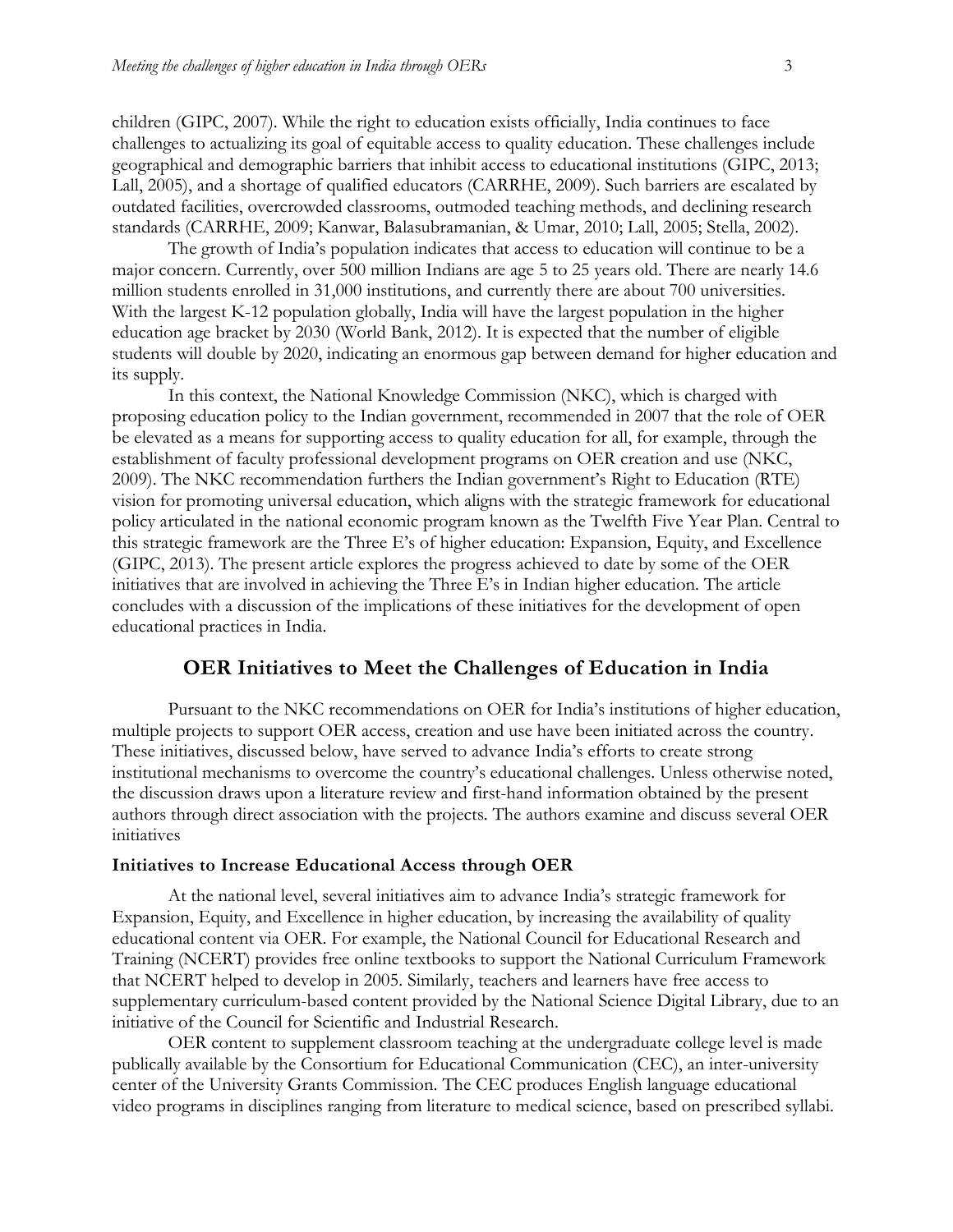Archived in a learning object repository, the programs are freely available for viewing on a Higher Education Satellite Channel called Vyas channel. Vyas was established in 2004 with the mission of bridging the knowledge and information gap by bringing higher education content to a large number of viewers across millions of households and classrooms nationwide. Plans to release materials in India's 22 different local languages are in progress.

Free, open, online engineering courses are also available, as part of a joint project by the National Programme on Technology Enhanced Learning (NPTEL), the Indian Institutes of Technology, and the Indian Institute of Science. Funded by the Ministry of Human Resources and Development and the Government of India, faculty created over 200 video recordings of English language lectures in engineering to improve the quality of technical education in India (Harishankar, 2012; NPTEL, 2012).

The NPETL program operates under the auspices of the National Mission of Education, which stipulates the use of information and communications technology to support fair use of all content produced and to promote its reusability. To this end, NPTEL content is licensed through Creative Commons terms (CC-BY-SA), requiring attribution and allowing for copy and redistribution as well as adaptive transformation, provided that all adaptations are issued under the same license as the original (NPETL, 2007). Originally intended as a sequence of stand-alone lectures to be broadcast nationwide, the NPTEL engineering lectures are currently being edited into smaller units with keyword indexing, to allow them to be more readily re-purposed across a variety of contexts (Harishankar, 2012). For instance, faculty in regional engineering colleges may formulate new lectures around portions of the NPTEL lectures (Harishankar, 2012).

In a related initiative, consolidating a shift away from discrete lectures toward entire, cohesive courses, IIT-Bombay launched three massive open online courses (MOOCs) in 2014 (Pushkar, 2014). These lecture-based courses, Introduction to Computer Programming, Part 1 and 2, and Thermodynamics, are slated for national accreditation. Enrolment in MOOCs is considered a method for increasing access to higher education as reflected in the Gross Enrolment Ratio, which currently stands at less than 20% for India--as compared to the global average of 27% (Pushkar, 2014). MOOCs also represent a broadband alternative to investing in physical infrastructure in remote areas (Pushkar, 2014).

Through the aforementioned initiatives, quality educational resources and courses have become increasingly available to students throughout India. These initiatives harness technology toward improving the quality of higher education available nationwide. They also contribute to national goals for expansion of education through widespread use of distance learning, thereby helping to address the shortage of trained and qualified faculty in India (GIPC, 2013).

Additionally, at a national level, educators throughout India are coming together to share resources and collaborate via the India chapter of WikiEducator. Established in 2008, WikiEducator-India began with the aim of making educational materials freely available toward the realization of a completely free version of the national education curriculum by 2015. Many universities, such as University of Mumbai, Acharya Narendradev College, Delhi University, Teerthanker Mahaveer University (TMU), are currently using and sharing content on WikiEducator.

WikiEducator has helped to build national OER capacity and has helped to foster the development of an "open" ethic in higher education, increasing knowledge sharing and collaboration—with more than 21,000 articles currently available for free on the site. Many educators have created courses and shared them with others.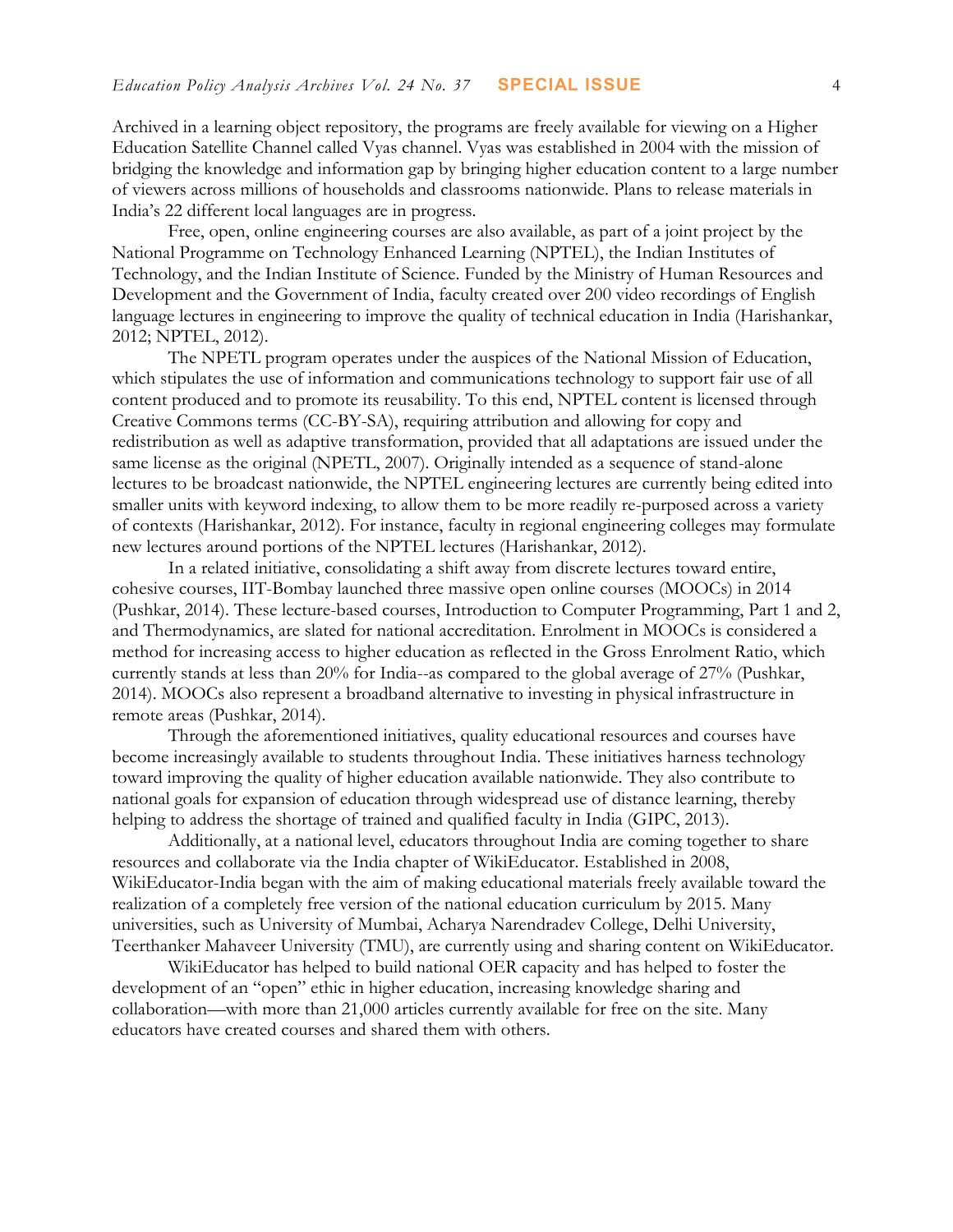#### **Initiatives to Develop OER Skills**

Recent initiatives to develop OER skills for educators, administrators, and subject matter experts have begun to address national goals for education expansion as well as challenges related to geographically disparate school distribution and rapidly growing populations. Several of these initiatives are discussed below.

Post Graduate Diploma in e-Learning (PGDEL). Founded in 1985, with the goal of providing higher education opportunities particularly to the disadvantaged segments of society, Indira Gandhi National Open University (IGNOU) is the largest open university in the world. IGNOU has long been involved in encouraging, coordinating and setting standards for distance and open education in India (Mythili, 2014).

IGNOU's Post Graduate Diploma in e-Learning (PGDEL) was specially designed for online learning and conceptualized as an OER-based curriculum (Mythili, 2014). Offered through IGNOU's Staff Training and Research Institute of Distance Education (STRIDE), the year long program involves five practical and theoretical courses designed to build skills necessary to learners seeking to become online educators or administrators of e-Learning (Mythili, 2014).

The initial phase of the PGDEL program, 2010-2012, focused on using existing OER to develop new educational content. During that phase, only 50 students were enrolled, due to a limited number of licenses available for a proprietary video conference included in the program (Mythili, 2014). According to a case study on the program by Mythili (2014), learners initially struggled with using static PDF materials, having expected more interactive multimedia materials. Additionally, the case study revealed a need on behalf of learners and course teams for better guidelines and quality assurance metadata to help them in identifying appropriate learning materials. Overall, the program was found to be successful in reducing the training time involved in professional development, with concomitant cost reduction attributed to the use of OER (Ibid). Graduates of PGDEL are qualified to work toward meeting national goals for education expansion through distance learning programs (GIPC, 2013), which will help to address the challenges of geographically disparate school distribution and rapidly growing populations (World Bank, 2012).

**Teacher Education through School-based Support in India (TESS-India).** The TESS-India project was initiated in November 2012 by The Open University in the UK and is funded by the Department for Funding International Development (DFID). The project focuses on providing professional development for educators in Indian states where education is in very poor condition including Bihar, Madhya Pradesh, Uttar Pradesh, Odisha, Karnataka, Assam and West Bengal—with the goal of improving the quality and quantity of teacher education in India (TESS-India, 2012).

The project produces high-quality teacher development units (TDUs) and leadership development units (LDUs) designed to support teachers and school leaders in improving learning in their classrooms and schools. These units are made available online as OER, having been first localized for use according to state-specific terms, which tailor the units linguistically and culturally. To address infrastructural and technical challenges, the units are also made available through the alternative lower-tech medium of small "flash memory" cards, which retain data in the absence of a power supply.

TESS-India embeds OER throughout its teacher education programs, so that educators develop firsthand experience with learning through OER and acquire familiarity with web-based resources and online possibilities for knowledge sharing. The program also conducts regular workshops to support educators in adopting student-centered active learning pedagogies based on OER.

As a teacher education program, TESS-India contributes to India's national Three E's framework agenda by expanding access to professional training and support in isolated rural areas of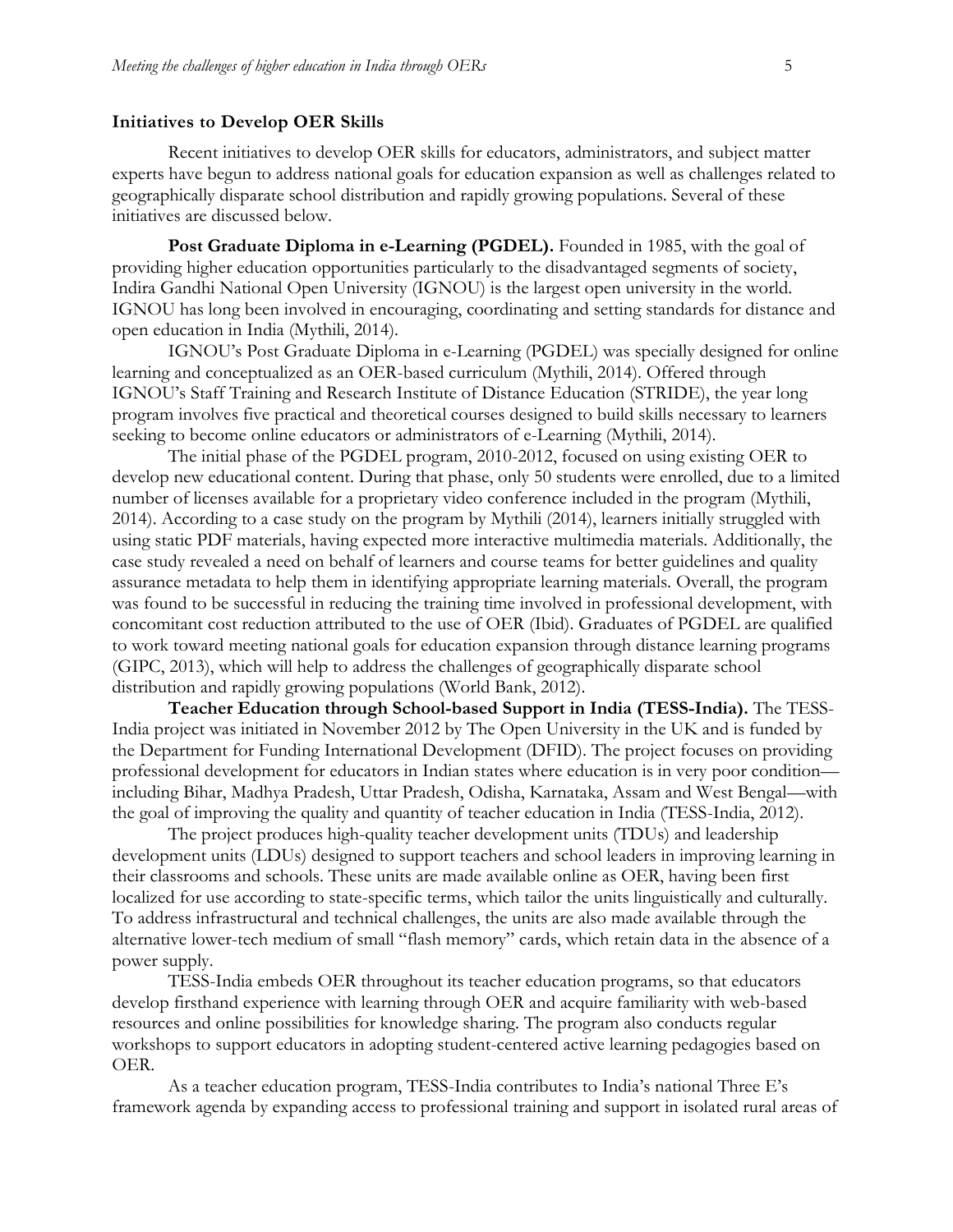India (GIPC, 2013), and by providing educators with high quality localized OER as well as the pedagogical skills and knowledge necessary to promote improved learning through the use of OER. In particular, TESS-India focuses on developing productive synergies by combining teaching with research, and encouraging learner-centric pedagogies that accord with national goals for achieving excellence in education (GIPC, 2013).

**The National Institute for Entrepreneurship and Small Business Development.** A premier organization of the India's Ministry of Skill Development and Entrepreneurship, the National Institute for Entrepreneurship and Small Business Development (NIESBUD) has introduced several OER-based skill development programs in partnership with a U.S.-based organization, Progia LLC (NIESBUD, n.d.).

The programs, initiated in 2014, included a hands-on workshop to train participants in the use of OER for creating online courses. This workshop targeted educators, trainers, subject matter experts and entrepreneurs. Offered for a fee, the one-day workshop included instruction in finding, adapting, and using OER, as well as an overview of OER licensing. Workshop participants prepared a sample course using OER, and practiced localizing text and video according to the identified level and learning needs of their students. To date, the program has conducted over nine such hands-on workshops, and more will be offered going forward (NIESBUD, 2014).

**OER MOOC.** LMP Education Trust with support from Commonwealth of Learning (COL) conducted the first ever MOOC on OER in India, titled "The OER MOOC" (Pant, *et al.*, 2014). Designed to equip participants with knowledge and skills for effective OER use, the program included workshops on OER adoption and modification, as well as OER creation and sharing. The four-week program allowed flexibility and personalization, including an optional additional two weeks to complete the course if needed. Participants entered with varying objectives, from how to support effective student learning through OER, to how to tailor OER within courses to meet the needs of lifelong learners. The MOOC facilitated the formation of discussion groups and forums centered upon common interests and pursuits, helping to cultivate networks of colleagues and partners nationwide.

## **Conclusion: Implications for Open Education Practices in India**

The foregoing discussion highlights several significant OER initiatives that are part of a national strategic framework designed to improve access to quality higher education, and that are transforming the higher education sector in India. Through the use of OER, the major challenges of higher education have begun to be addressed. Various OER-based models for open education practices have begun to impact policy and planning, as stakeholders including educators, researchers, teachers, and students have realized the benefits of OER in terms of cost reduction, availability of content, and access to material. OER and open educational practices in general have given many organizations the opportunity to provide quality education to a large population. Through multiple approaches—both top-down and bottom-up—involving various institutional partnerships and professional networks around OER, India has begun to make progress toward addressing the challenges facing higher education, and also helped to ensure a national basis for a self sustaining OER movement that enlists and synchronizes the creative, synergetic energies of educators and policy makers toward the realization of the nationally voiced goals articulated in the strategic framework of Expansion, Equity, and Excellence.

Although there has been work resulting in the development of new OER content and teaching skills, and millions of learners have been reached nationwide, many educators and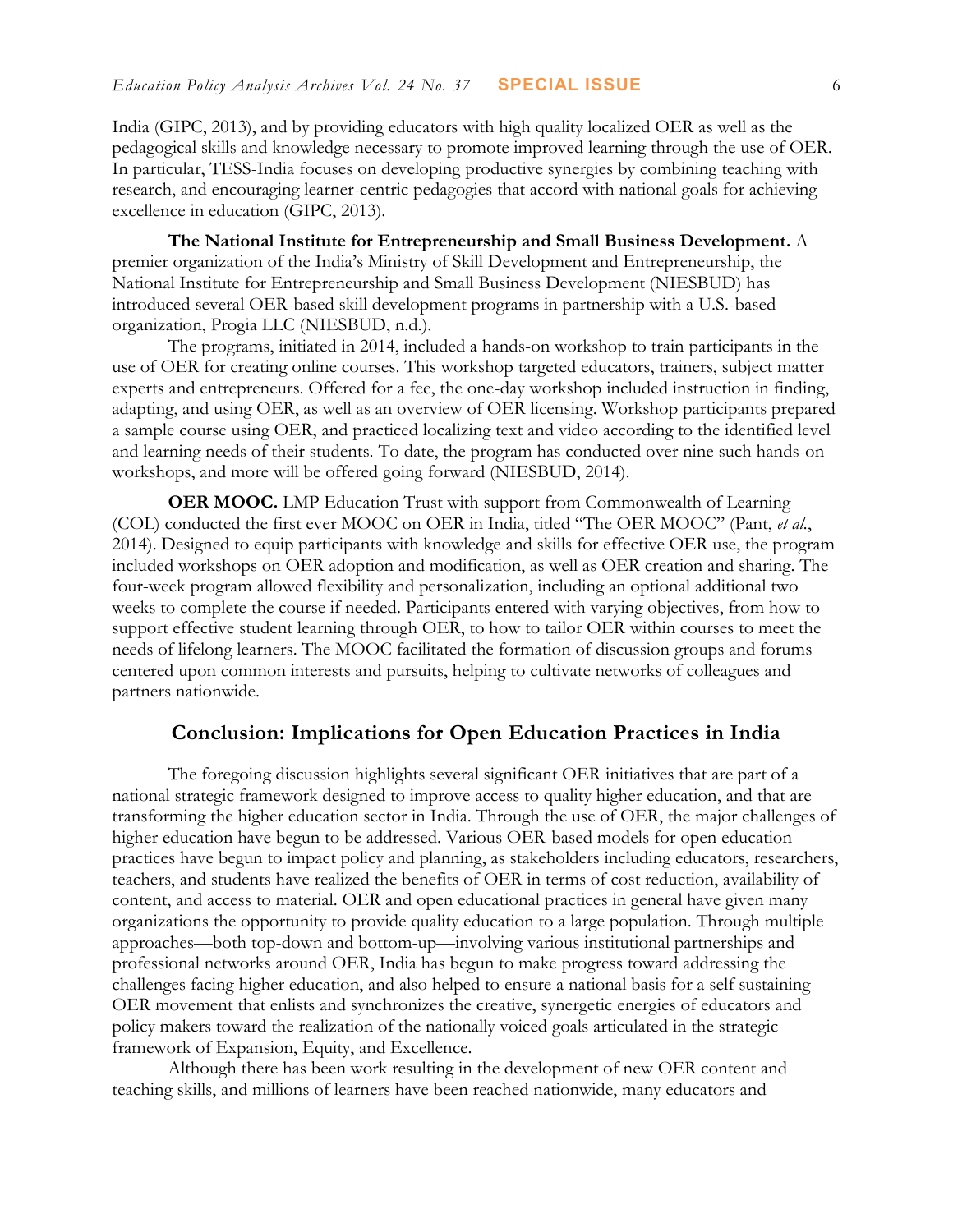policymakers in India remain unaware of OER and its potential for improving both teaching and learning. Policymakers in the education domain would benefit from being made aware of the advantages of OER in supporting enhanced, more equitable access to education. As noted by Harishankar (2012), an overarching code of sharing and collaboration is required to sustain successful OER implementation in higher education, which must be supported by institutional stakeholders at all levels to achieve maximum efficiency in the development and dissemination of quality educational resources. Increased awareness of and support for the integration of OER throughout the national education sector will enable India to further its national goal of providing quality higher education for all.

#### **References**

- Committee to Advise on Renovation and Rejuvenation of Higher Education (CARRHE) (2009). *Report of The Committee to Advise on Renovation and Rejuvenation of Higher Education* [a.k.a. Yash Pal Committee Report]. Government of India, Department of Higher Education. Retrieved from <http://www.academics-india.com/Yashpal-committee-report.pdf>
- Government of India, Planning Commission (GIPC) (2007). *11th Five Year Plan.* [Draft report of working group on higher education]. Retrieved from [http://www.aicte](http://www.aicte-india.org/downloads/higher_education_XIplan.pdf)[india.org/downloads/higher\\_education\\_XIplan.pdf](http://www.aicte-india.org/downloads/higher_education_XIplan.pdf)
- Government of India, Planning Commission (GIPC) (2013). *Twelfth Five Year Plan* (2012-2017), Social Sectors, Volume 3. Retrieved fro[m](http://mhrd.gov.in/sites/upload_files/mhrd/files/document-reports/XIIFYP_SocialSector.pdf) [http://mhrd.gov.in/sites/upload\\_files/mhrd/files/document](http://mhrd.gov.in/sites/upload_files/mhrd/files/document-reports/XIIFYP_SocialSector.pdf)[reports/XIIFYP\\_SocialSector.pdf](http://mhrd.gov.in/sites/upload_files/mhrd/files/document-reports/XIIFYP_SocialSector.pdf)
- Harishankar, B.V. (2012). Tracing the trajectory of OER in India: Reflections on three initiatives. In Glennie, J., Harley, K., Butcher, N., & van Wyk, T. (Eds.) *Open Educational Resources and Change in Higher Education: Reflections from Practice* (pp. 41-56). Vancouver: Commonwealth of Learning. Retrieved from [http://oldwebsite.col.org/PublicationDocuments/pub\\_PS\\_OER\\_web.pdf](http://oldwebsite.col.org/PublicationDocuments/pub_PS_OER_web.pdf)
- Kanwar, A., Balasubramanian, K., & Umar, A. (2010). Toward sustainable open education resources: A perspective from the global south. *American Journal of Distance Education*, *24*(2), 65-80.
- Lall, M. (2005). *The challenges for India's education system*. [Briefing paper, Asia Programme, ASP BP 05/03]. Chatham House, Royal Institute of International Affairs*.* Retrieved fro[m](http://marielall.com/wp/wp-content/uploads/Chatham-house-indiaeducation.pdf) <http://marielall.com/wp/wp-content/uploads/Chatham-house-indiaeducation.pdf>
- Mythili, G. (2014). Indira Gandhi National Open University OER-based Post Graduate Diploma in e-Learning, in S. Naidu and S. Mishra (Eds.), *Case studies on OER-based learning*  (pp. 11-24). New Delhi: Commonwealth Educational Media Center for Asia (CEMCA). Retrieved from [http://oasis.col.org/bitstream/handle/11599/561/CaseStudies\\_OER](http://oasis.col.org/bitstream/handle/11599/561/CaseStudies_OER-based_eLearning.pdf?sequence=1&isAllowed=y)based eLearning.pdf?sequence=1&isAllowed=y
- National Knowledge Commission (NKC) (2009). *Report to the nation.* Retrieved fro[m](http://www.aicte-india.org/downloads/nkc.pdf) <http://www.aicte-india.org/downloads/nkc.pdf>
- National Institute for Entrepreneurship and Small Business Development (NIESBUD) (n.d.). About*.* Retrieved from http://niesbudelearning.info/About.aspx
- National Institute for Entrepreneurship and Small Business Development (NIESBUD) (2014). Workshop on creating skill development courses using OER. Retrieved fro[m](http://niesbud.nic.in/Workshop-on-Creating-Skill-Development-Courses-using-OER.htm) [http://niesbud.nic.in/Workshop-on-Creating-Skill-Development-Courses-using-](http://niesbud.nic.in/Workshop-on-Creating-Skill-Development-Courses-using-OER.htm)[OER.htm](http://niesbud.nic.in/Workshop-on-Creating-Skill-Development-Courses-using-OER.htm)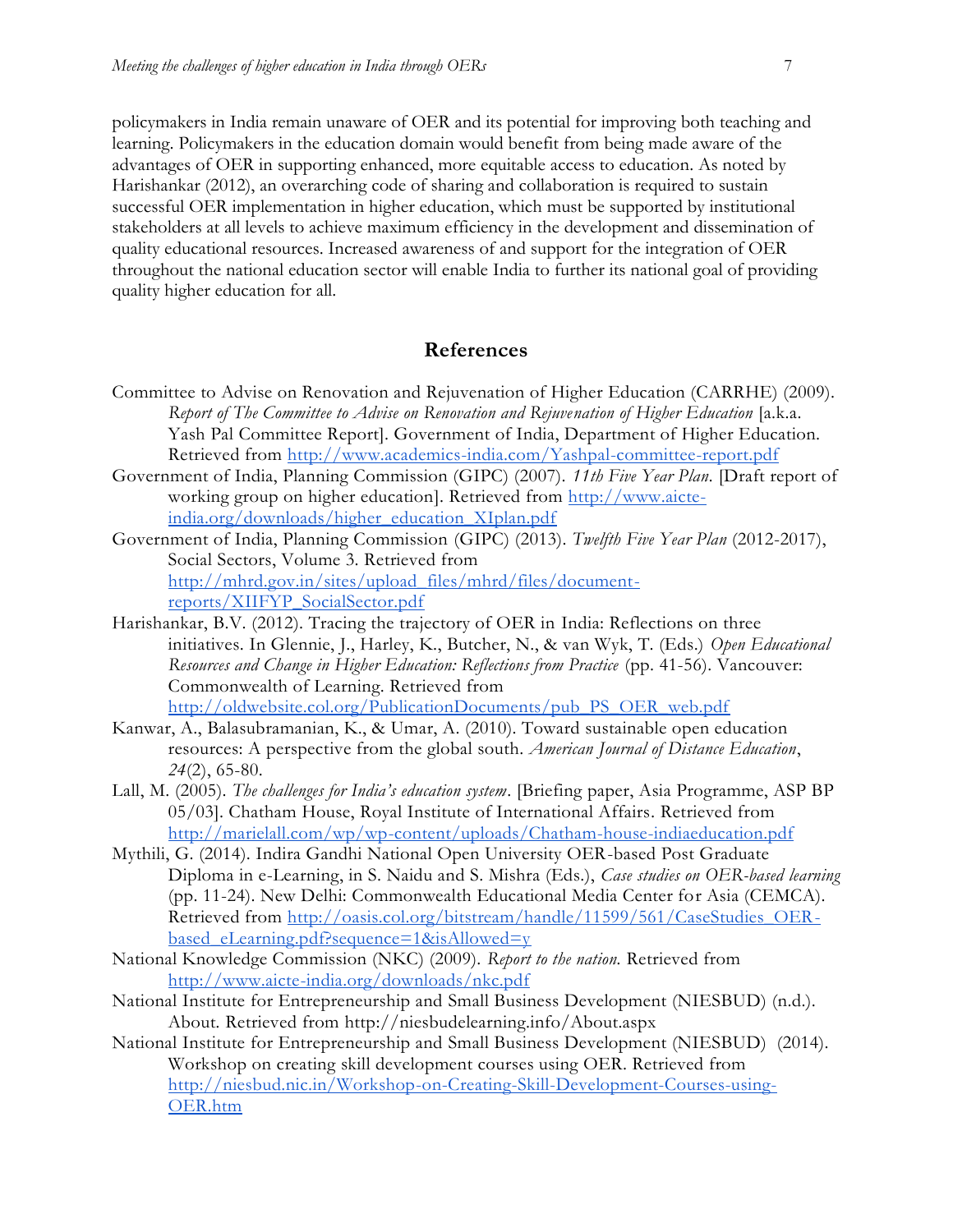- National Programme on Technology Enhanced Learning (NPTEL). (2007). Creative commons license notes. Retrieved from [http://nptel.ac.in/pdf/CCLIcenseNotes.pdfN](http://nptel.ac.in/pdf/CCLIcenseNotes.pdf)ational Programme on Technology Enhanced Learning (NPTEL). (2012). NPTEL document. Retrieved from <http://nptel.ac.in/pdf/NPTELDocument.pdf>
- Pant, M. M., Kaushik, M., Jasola, S., and Sharma, R.C. (2014). OER: Disruptive innovative solution to the challenges of education. Sub-theme 4: Innovation. Paper presented at the 2nd Regional Symposium on Open Educational Resources, Wawasan Open University, Malaysia.
- Pushkar. (2014, August 13). MOOCs could be the answer for world's largest student population. *Hindustan Times*. Retrieved from [http://www.hindustantimes.com/analysis/moocs](http://www.hindustantimes.com/analysis/moocs-could-be-the-answer-for-world-s-largest-student-population/article1-1251878.aspx)[could-be-the-answer-for-world-s-largest-student-population/article1-1251878.aspx](http://www.hindustantimes.com/analysis/moocs-could-be-the-answer-for-world-s-largest-student-population/article1-1251878.aspx)
- Sharma, R. C. (Feb, 2013). Open educational resources: Development and challenges for India [slides]. Retrived fro[m](http://www.slideshare.net/rc_sharma/open-educational-resources-development-and-challenges-for-india) [http://www.slideshare.net/rc\\_sharma/open-educational](http://www.slideshare.net/rc_sharma/open-educational-resources-development-and-challenges-for-india)[resources-development-and-challenges-for-india](http://www.slideshare.net/rc_sharma/open-educational-resources-development-and-challenges-for-india)
- Stella, A. (2002). *External quality assurance in Indian higher education: Case study of the National Assessment and Accreditation Council (NAAC).* Paris: International Institute for Educational Planning.
- TESS-India (n.d.). About TESS-India. Retrieved from [http://www.tess-india.edu.in/about-tess](http://www.tess-india.edu.in/about-tess-india)[india](http://www.tess-india.edu.in/about-tess-india)
- World Bank. (2012). World Bank report on education in India. Retrieved fro[m](http://www.worldbank.org/en/country/india) <http://www.worldbank.org/en/country/india>

## **About the Authors**

## **Archana Thakran**

Amity University [address.archanathakran@yahoo.co.in](mailto:address.archanathakran@yahoo.co.in)

Archana Thakran is an OER expert and bio-technologist by profession. She has trained teachers on the use and adoption of OER in various Indian Universities. She is very passionate about transforming the educational system through the use of OER.

### **Ramesh C. Sharma**

Indira Gandhi National Open University

[rc\\_sharma@yahoo.com](mailto:rc_sharma@yahoo.com)

Dr. Ramesh Sharma is Regional Director of Indira Gandhi National Open University, India. His areas of expertise are open and distance learning and online learning.

## **About the Co-Guest Editors**

#### **Lisa A. Petrides**

Institute for the Study of Knowledge Management in Education lisa@iskme.org

Lisa Petrides, Ph.D. is CEO and founder of the Institute for the Study of Knowledge Management in Education (ISKME). A former professor in the Department of Organization and Leadership at Columbia University, Teachers College, her research and teaching interests include information science, decision-making, and issues of access and equity in education.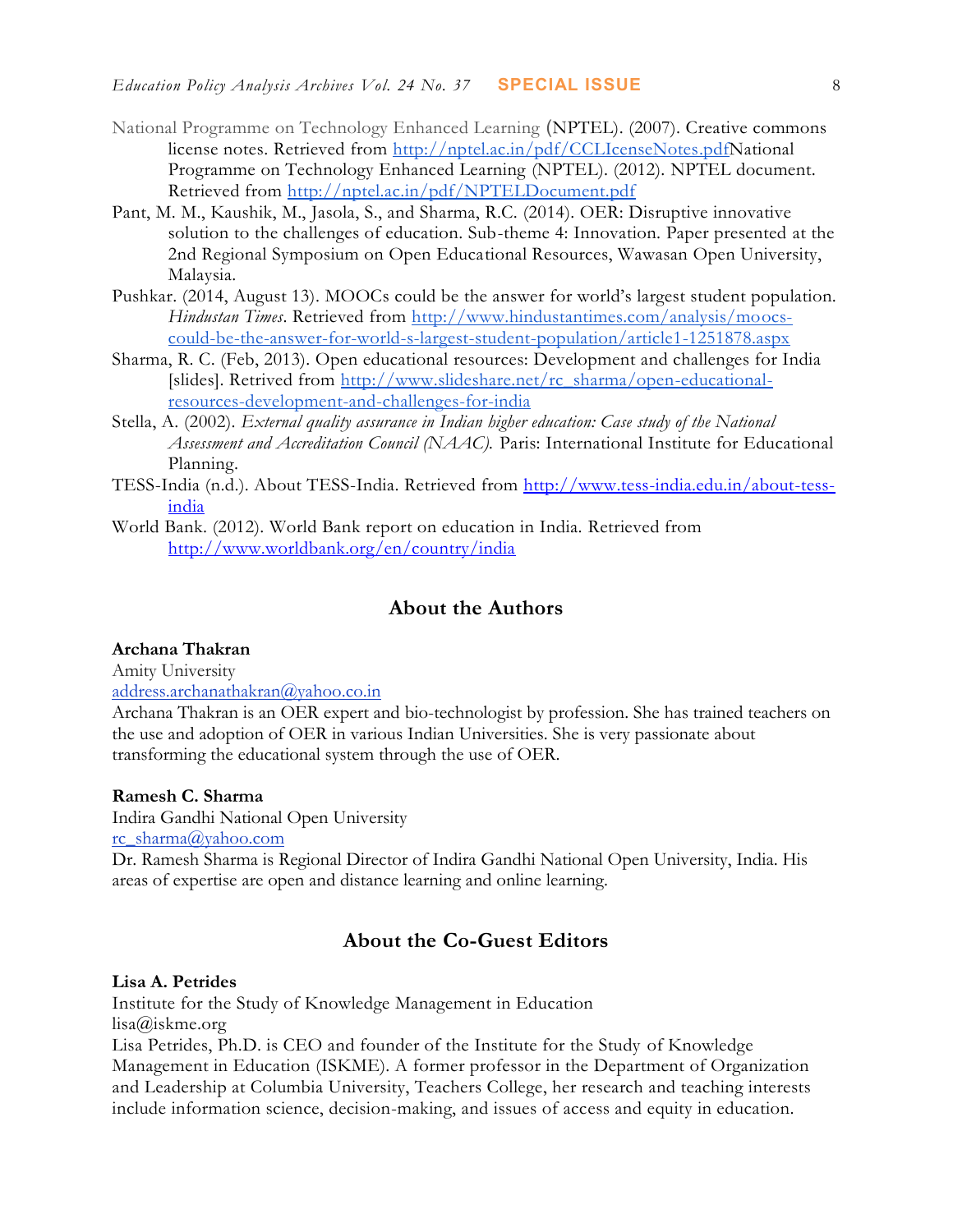Petrides also leads OER Commons [\(www.oercommons.org\)](http://www.oercommons.org/), a digital public library of open educational resources, and a collaboration platform that supports and facilitates the creation, sharing, and modification of open educational resources. Petrides received her Ph.D. from Stanford University.

#### **Cynthia M. Jimes**

Institute for the Study of Knowledge Management in Education cynthia@iskme.org Cynthia Jimes, Ph.D., is Director of Research at the Institute for the Study of Knowledge Management in Education (ISKME), where she has led international projects over the past ten years focusing on the use and impact of open educational resources on teaching and learning. While living in Sweden and the Netherlands from 1995 to 2004, she worked in both the private and public sectors, holding positions in research consulting, teaching high school and college, and obtaining her Ph.D. in Information Science from Uppsala University in Sweden.

# **SPECIAL ISSUE Models of Open Education in Higher Education**

# education policy analysis archives

Volume 24 Number 37 March 28, 2016 ISSN 1068-2341

# (တ

SOME RIGHTS RESERVED Readers are free to copy, display, and distribute this article, as long as the work is attributed to the author(s) and **Education Policy Analysis Archives,** it is distributed for noncommercial purposes only, and no alteration or transformation is made in the work. More details of this Creative Commons license are available at

http://creativecommons.org/licenses/by-nc-sa/3.0/. All other uses must be approved by the author(s) or **EPAA**. **EPAA** is published by the Mary Lou Fulton Institute and Graduate School of Education at Arizona State University Articles are indexed in CIRC (Clasificación Integrada de Revistas Científicas, Spain), DIALNET (Spain), [Directory of Open Access Journals,](http://www.doaj.org/) EBSCO Education Research Complete, ERIC, Education Full Text (H.W. Wilson), QUALIS A2 (Brazil), SCImago Journal Rank; SCOPUS, SOCOLAR (China).

Please contribute commentaries at http://epaa.info/wordpress/ and send errata notes to Gustavo E. Fischman [fischman@asu.edu](mailto:fischman@asu.edu)

**Join EPAA's Facebook community** at<https://www.facebook.com/EPAAAAPE> and **Twitter feed** @epaa\_aape.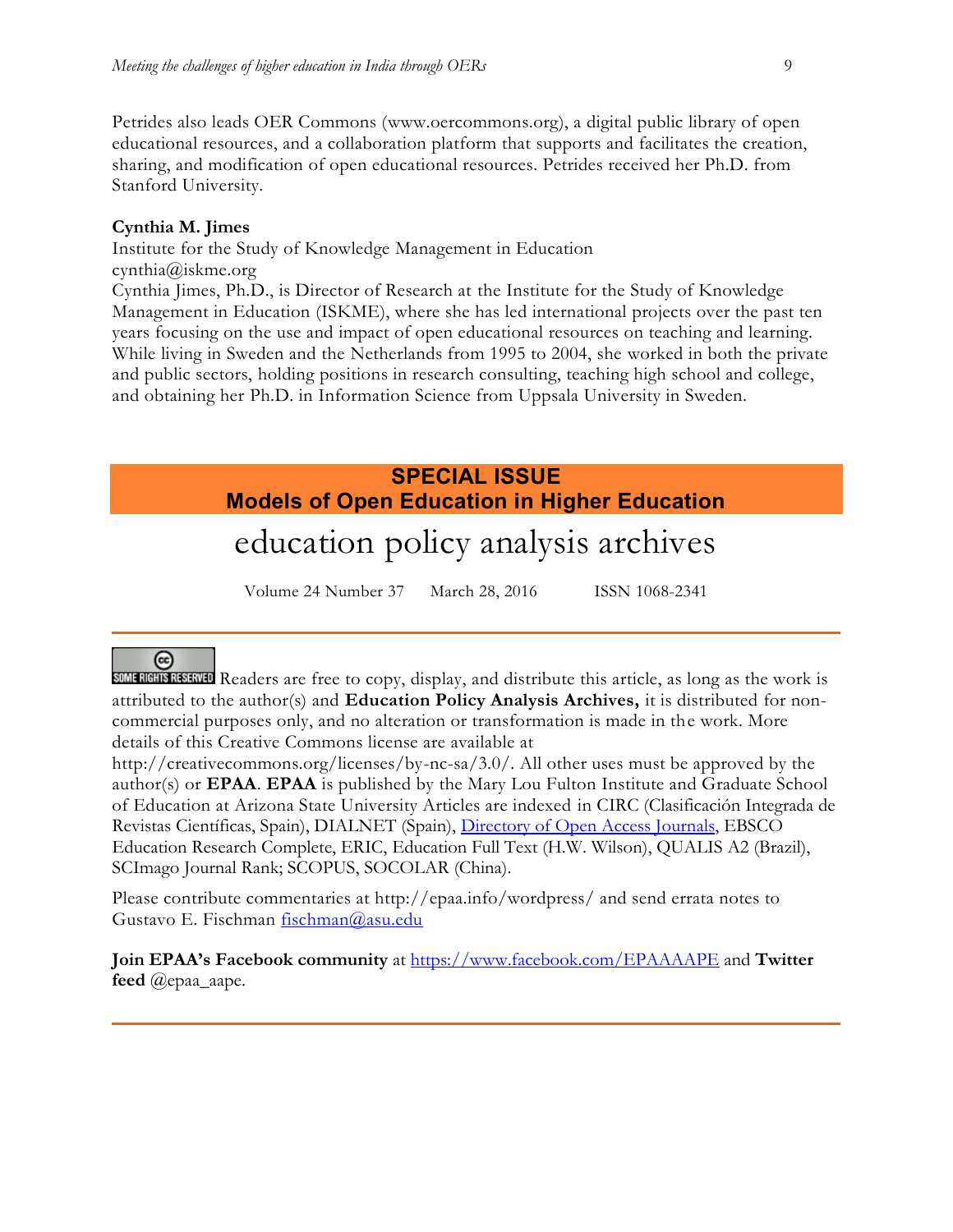# education policy analysis archives editorial board

#### Lead Editor: **Audrey Amrein-Beardsley** (Arizona State University) Executive Editor: **Gustavo E. Fischman** (Arizona State University) Associate Editors: **Sherman Dorn**, **David R. Garcia**, **Oscar Jimenez-Castellanos**, **Eugene Judson**, **Jeanne M. Powers** (Arizona State University)

**Cristina Alfaro** San Diego State

University

**Gary Anderson** New York University

**Michael W. Apple** University of Wisconsin, Madison **Jeff Bale** OISE, University of Toronto, Canada

**David C. Berliner** Arizona State University

**Casey Cobb** University of Connecticut

**Arnold Danzig** San Jose State University

**Linda Darling-Hammond**  Stanford University

**Elizabeth H. DeBray** University of Georgia

**Chad d'Entremont** Rennie Center for Education Research & Policy

**John Diamond** University of Wisconsin, Madison

**Matthew Di Carlo** Albert Shanker Institute

**Michael J. Dumas** University of California, Berkeley

**Kathy Escamilla** University of Colorado, Boulder

**Melissa Lynn Freeman** Adams State College

**Rachael Gabriel** University of Connecticut

**Amy Garrett Dikkers** University of North Carolina, Wilmington

**Gene V Glass** Arizona State University

**Ronald Glass** University of California, Santa Cruz

**Jacob P. K. Gross** University of Louisville

**Julian Vasquez Heilig** California State University, Sacramento **Aaron Bevanot** SUNY Albany **Kimberly Kappler Hewitt** University of North Carolina Greensboro

**Henry Braun** Boston College **Steve Klees** University of Maryland **Nelly P. Stromquist** University

**Jaekyung Lee S**UNY Buffalo

**Jessica Nina Lester** Indiana University

**Amanda E. Lewis** University of Illinois, Chicago

**Chad R. Lochmiller** Indiana University

**Christopher Lubienski** University of Illinois, Urbana-Champaign

**Sarah Lubienski** University of Illinois, Urbana-Champaign

**William J. Mathis** University of Colorado, Boulder

**Michele S. Moses** University of Colorado, Boulder

**Julianne Moss** Deakin University, Australia

**Sharon Nichols** University of Texas, San Antonio

**Eric Parsons** University of Missouri-Columbia

**Susan L. Robertson** Bristol University, UK

**Gloria M. Rodriguez** University of California, Davis **R. Anthony Rolle** University of Houston

**A. G. Rud** Washington State University

**Eric M. Haas** WestEd **Patricia Sánchez** University of University of Texas, San Antonio **Janelle Scott** University of California, Berkeley **Jack Schneider** College of the Holy Cross

**Aimee Howley** Ohio University **Noah Sobe** Loyola University

of Maryland

**Benjamin Superfine** University of Illinois, Chicago

**Maria Teresa Tatto**  Michigan State University

**Adai Tefera** Virginia Commonwealth University

**Tina Trujillo** University of California, Berkeley

**Federico R. Waitoller** University of Illinois, Chicago

**Larisa Warhol** University of Connecticut

**John Weathers** University of Colorado, Colorado Springs

**Kevin Welner** University of Colorado, Boulder

**Terrence G. Wiley** Center for Applied Linguistics

**John Willinsky**  Stanford University

**Jennifer R. Wolgemuth**  University of South Florida

**Kyo Yamashiro** Claremont Graduate University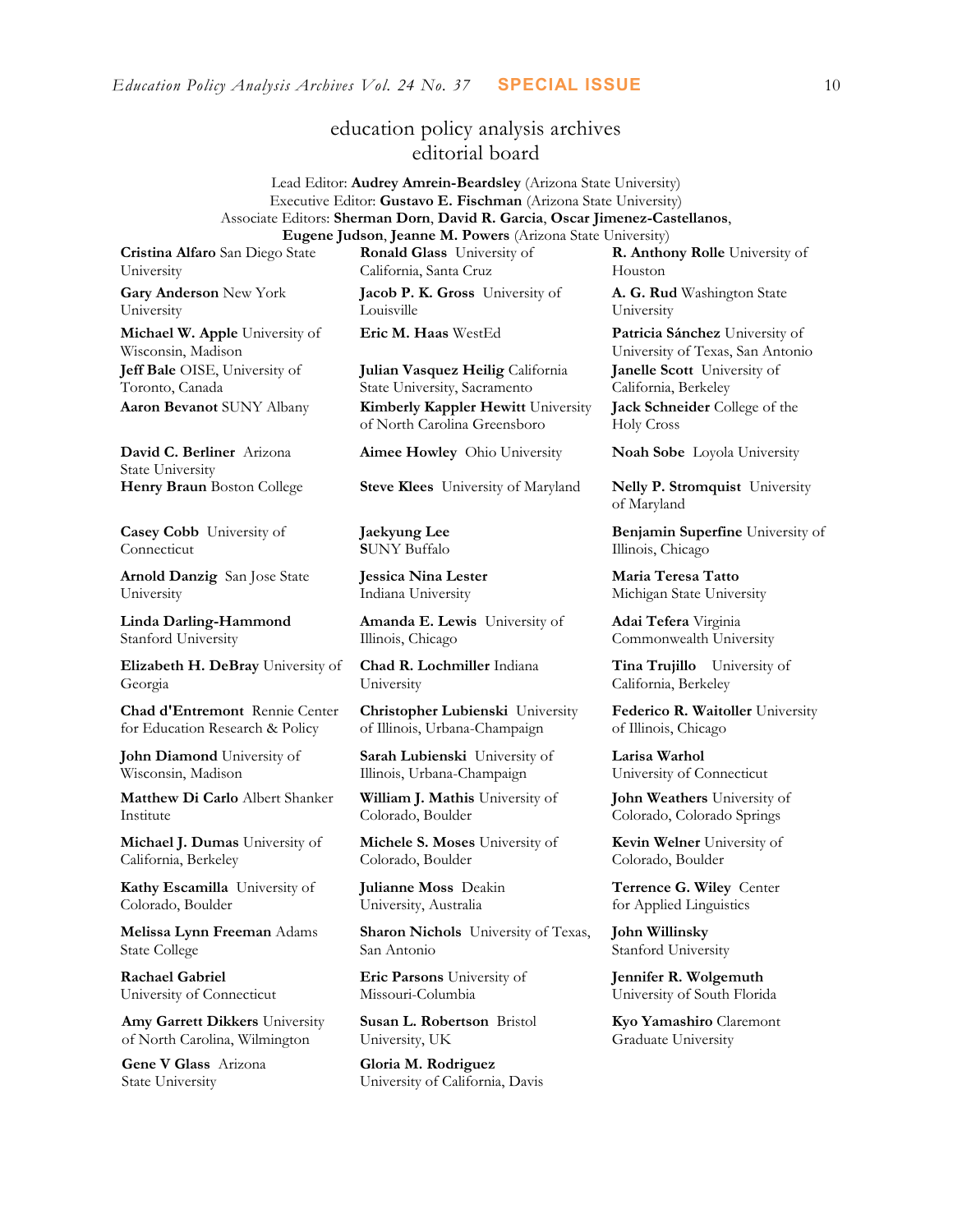## archivos analíticos de políticas educativas

#### consejo editorial

Editor Ejecutivo: **Gustavo E. Fischman** (Arizona State University) Editores Asociados: **Armando Alcántara Santuario** (Universidad Nacional Autónoma de México), **Jason Beech**, (Universidad de San Andrés), **Antonio Luzon**, Universidad de Granada

| Claudio Almonacid                | Juan Carlos González Faraco           | Mi   |
|----------------------------------|---------------------------------------|------|
| Universidad Metropolitana de     | Universidad de Huelva, España         | Un   |
| Ciencias de la Educación, Chile  |                                       | Tar  |
| Miguel Ángel Arias Ortega        | María Clemente Linuesa                | Jos  |
| Universidad Autónoma de la       | Universidad de Salamanca, España      | Un   |
| Ciudad de México                 |                                       | Col  |
| Xavier Besalú Costa              | Jaume Martínez Bonafé                 | Ma   |
| Universitat de Girona, España    | Universitat de València, España       | de : |
|                                  |                                       | Un   |
|                                  |                                       | UN   |
| Xavier Bonal Sarro Universidad   | Alejandro Márquez Jiménez             | Jos  |
| Autónoma de Barcelona, España    | Instituto de Investigaciones sobre la | Un   |
|                                  | Universidad y la Educación, UNAM,     | Esp  |
|                                  | México                                |      |
| Antonio Bolívar Boitia           | María Guadalupe Olivier Tellez,       | Jur  |
| Universidad de Granada, España   | Universidad Pedagógica Nacional,      | Un   |
|                                  | México                                |      |
| José Joaquín Brunner Universidad | Miguel Pereyra Universidad de         | Yeı  |
| Diego Portales, Chile            | Granada, España                       | Un   |

**[Damián Canales Sánchez](javascript:openRTWindow()** Instituto Nacional para la Evaluación de la Educación, México **[Mónica Pini](javascript:openRTWindow()** Universidad Nacional de San Martín, Argentina

**Gabriela de la Cruz Flores** Universidad Nacional Autónoma de México

**[Marco Antonio Delgado Fuentes](javascript:openRTWindow()** Universidad Iberoamericana, México **[Inés Dussel](javascript:openRTWindow()**, DIE-CINVESTAV, México

**[Pedro Flores Crespo](javascript:openRTWindow()** Universidad Iberoamericana, México

**Ana María García de Fanelli**  Centro de Estudios de Estado y Sociedad (CEDES) CONICET, Argentina

**Omar Orlando Pulido Chaves** Instituto para la Investigación Educativa y el Desarrollo Pedagógico (IDEP)

**[José Luis Ramírez](javascript:openRTWindow() Romero** Universidad Autónoma de Sonora, México **[Paula Razquin](javascript:openRTWindow()** Universidad de San Andrés, Argentina

**José Ignacio Rivas Flores** Universidad de Málaga, España **[Miriam Rodríguez Vargas](javascript:openRTWindow()** iversidad Autónoma de naulipas, México **José Gregorio Rodríguez**  iversidad Nacional de Colombia, Colombia **[Mario Rueda Beltrán](javascript:openRTWindow()** Instituto Investigaciones sobre la iversidad y la Educación, IAM, México **José Luis San Fabián Maroto**  iversidad de Oviedo, paña

**[Jurjo Torres Santomé](javascript:openRTWindow()**, iversidad de la Coruña, España

**[Yengny Marisol Silva Laya](javascript:openRTWindow()** iversidad Iberoamericana, México

**Juan Carlos Tedesco** Universidad Nacional de San Martín, Argentina

**Ernesto Treviño Ronzón** Universidad Veracruzana, México

**[Ernesto Treviño](javascript:openRTWindow() Villarreal** Universidad Diego Portales Santiago, Chile **[Antoni Verger Planells](javascript:openRTWindow()** Universidad Autónoma de Barcelona, España **[Catalina Wainerman](javascript:openRTWindow()** Universidad de San Andrés, Argentina **Juan Carlos Yáñez Velazco** Universidad de Colima, México